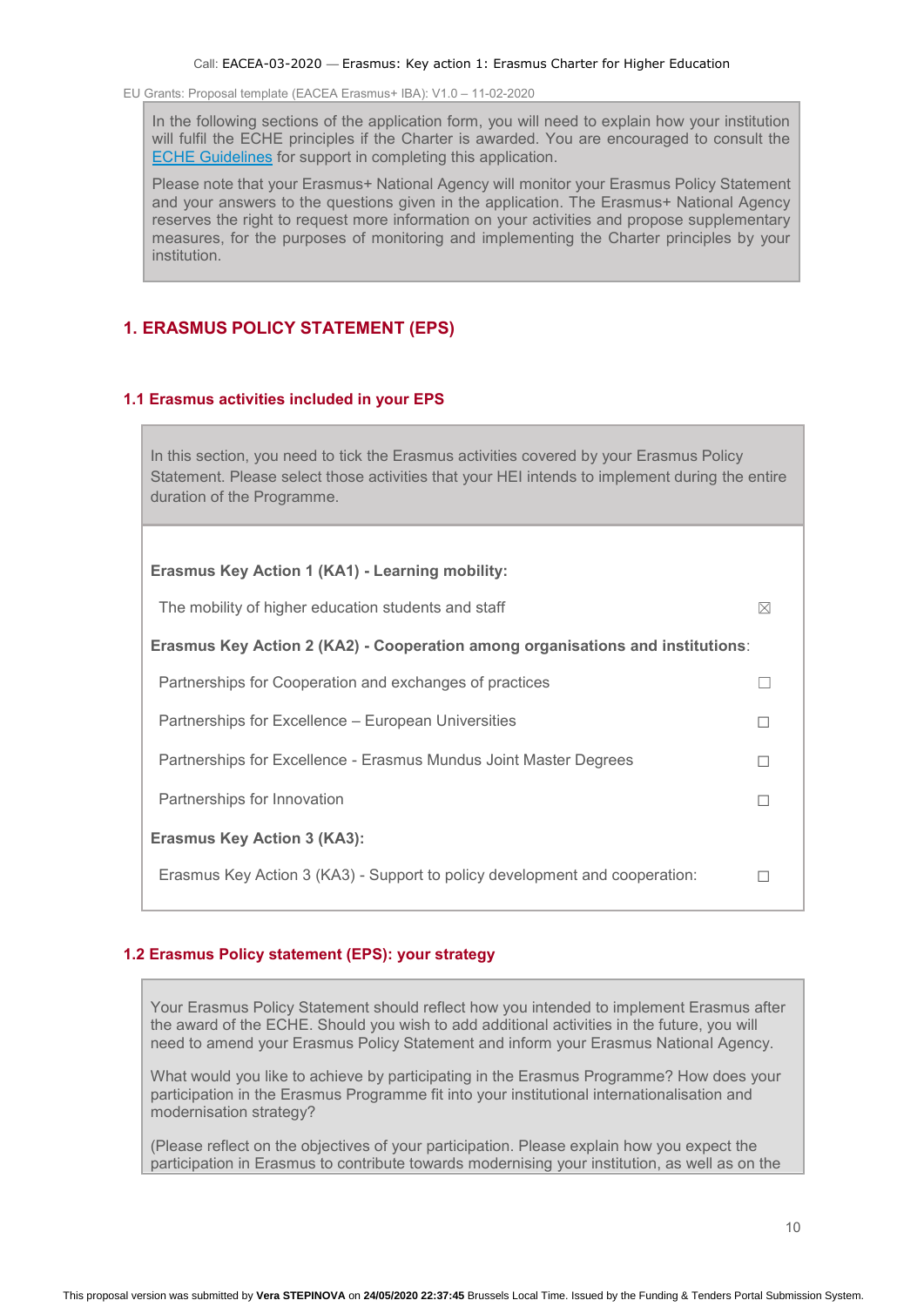goal of building a European Education Area<sup>1</sup> and explain the policy objectives you intend to pursue).

Original language (and translation into EN, FR or DE if the EPS is not in one of these languages)

After 6 years of implementing the Erasmus + program, we see how to program benefited students, teachers and the field of preschool and extra-curricular pedagogy. This internationalization is indispensable for the school.

Participation in the Erasmus + program has the following institutional strategic objectives for us:

## **A. Internationalization**

- A1. Ensure at least the current number of departures and arrivals within student and teacher mobility;
- A2. Expand the existing offer of mobility in the possibilities provided for smaller school institutions;
- A3. Provide more detailed information for student and teacher mobility focus on practical issues;
- A4. Organizing workshops in which students / teachers who have returned from their stay share their experience with the Erasmus + program as well as new approaches in teaching

## **B. Modernization of the institution**

As one of the first schools in the Czech Republic, our school is preparing for the transition to a competency model in education. This transition would almost not be possible without the help of our colleagues´ international experience and the school's internationalization. Our goal is to gain new knowledge in the following areas:

- B1. preschool and extra-curricular education innovative approaches (concepts of education, didactic innovations, peer-learning learning strategies, project teaching, child-centered education, critical thinking);
- B2. development of pre-reading and reading literacy (Czech children in international PISA comparisons do not achieve such results as children abroad);
- B3. professionalization of a vocational teacher

Please reflect on the Erasmus actions you would like to take part in and explain how they will be implemented in practice at your institution. Please explain how your institution's participation in these actions will contribute to achieving the objectives of your institutional strategy.

Original language (and translation into EN, FR or DE if the EPS is not in one of these languages)

Our participation in events will contribute to the fulfilment of our institution's strategic objectives.

## **A. Internationalization**

 $\overline{a}$ 

-

<sup>1</sup> For more information on the priorities of the European Education Area, such as recognition, digital skills, common values and inclusive education, please consult the following website: [https://ec.europa.eu/education/education-in-the-eu/european-education-area\\_en](https://ec.europa.eu/education/education-in-the-eu/european-education-area_en)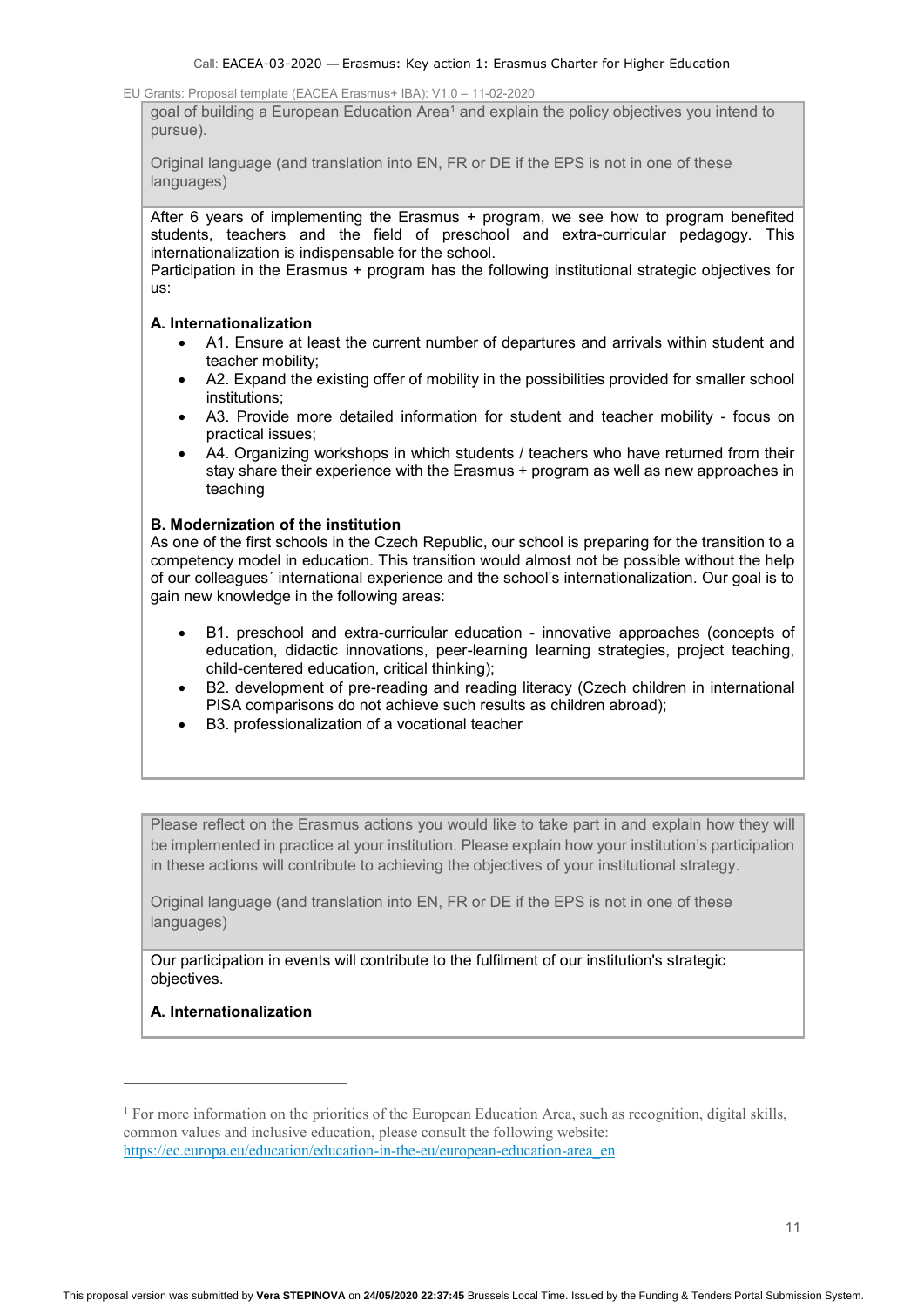- A1. Based on previous experience and the interest of students and teachers in mobility, we expect this strategic goal to be fulfilled. It is desirable to motivate students and teachers and encourage them more to carry out mobility and improve PR. In addition, it is also important to address the problems associated with it (e.g. expensive accommodation).
- A2. We are currently negotiating with institutions in Ireland (Froebel Department of Primary and Early Childhood Education at Maynooth University, 25 km from Dublin) and Poland (The Pontifical University of John Paul II in Krakow, with which we already have a contract and are negotiating other mobility circumstances) We plan a monitoring visit to other institutions in Dublin in order to expand our range of existing Erasmus contracts;
- A2. We are in the process of preparing a program for a teacher mobility to Munich (Katholische Stiftungshochschule München) with the aim of expanding the offer for student mobility with an English program (in cooperation with partner universities in Prague and Olomouc);
- A3. We plan to expand the information on the website with examples of good practice and more detailed procedures for incoming and outgoing students, PR program, establishment of the Alumni Club of the Erasmus + program;
- A4. We plan to organize regular workshops to share experiences with the Erasmus + program and new approaches in teaching.
- Within the framework of teacher mobility, or monitoring visits, the possibility of internships will be discussed (possibility to extend the existing application for K2 activities).

## **B. Modernization of the institution**

Strategic goals B1, B2 and B3 will be fulfilled by the exchange programs with these institutions ll: Katholische Stiftungshochschule München, St Mary's University College, Belfast, Froebel Department of Primary and Early Childhood Education at Maynooth University, The Pontifical University of John Paul II in Krakow - here mostly the goal B3).

What is the envisaged impact of your participation in the Erasmus+ Programme on your institution?

Please reflect on targets, as well as qualitative and quantitative indicators in monitoring this impact (such as mobility targets for student/staff mobility, quality of the implementation, support for participants on mobility, increased involvement in cooperation projects (under the KA2 action), sustainability/long-term impact of projects etc.) You are encouraged to offer an indicative timeline for achieving the targets related to the Erasmus+ actions.

Original language (and translation into EN, FR or DE if the EPS is not in one of these languages)

#### **The impact of participation in the Erasmus + program (timetable)**

#### **2021-2023**

**Ongoing** student mobilities continue. It is necessary to address the increase in expenditure on accommodation, which already exceeds the possibilities of students.

The mobilities of teachers also continue. Teachers for 2021 and 2022 are invited

- Senior Lecturer Catherine Gilliland St. Mary's University College Belfast lectures on: Developing language through storytelling and puppetry, Active approach to literacy through storytelling, How to become a creative teacher of literacy
- Senior Lecturer Padaí de Bleine St. Mary's University College Belfast lectures on: Teaching methodology on how to develop literacy at early years through Big Books